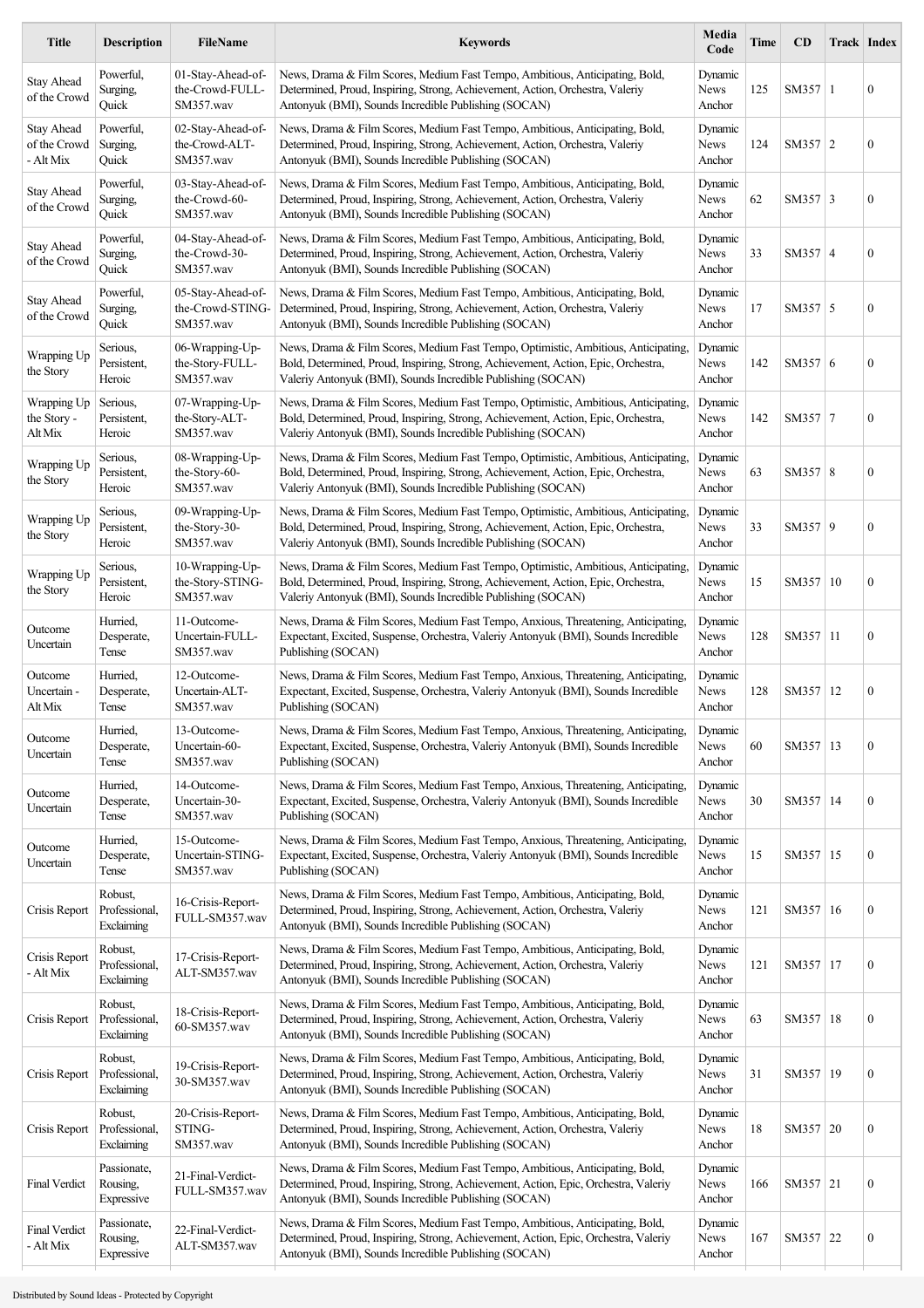| Passionate,<br>Rousing,<br>Expressive     | 23-Final-Verdict-<br>60-SM357.wav                    | News, Drama & Film Scores, Medium Fast Tempo, Ambitious, Anticipating, Bold,<br>Determined, Proud, Inspiring, Strong, Achievement, Action, Epic, Orchestra, Valeriy<br>Antonyuk (BMI), Sounds Incredible Publishing (SOCAN)       | Dynamic<br>News<br>Anchor        | 62  |  | $\boldsymbol{0}$                                                                                                                                                                                                                                                                 |
|-------------------------------------------|------------------------------------------------------|-----------------------------------------------------------------------------------------------------------------------------------------------------------------------------------------------------------------------------------|----------------------------------|-----|--|----------------------------------------------------------------------------------------------------------------------------------------------------------------------------------------------------------------------------------------------------------------------------------|
| Passionate,<br>Rousing,<br>Expressive     | 24-Final-Verdict-<br>30-SM357.wav                    | News, Drama & Film Scores, Medium Fast Tempo, Ambitious, Anticipating, Bold,<br>Determined, Proud, Inspiring, Strong, Achievement, Action, Epic, Orchestra, Valeriy<br>Antonyuk (BMI), Sounds Incredible Publishing (SOCAN)       | Dynamic<br>News<br>Anchor        | 34  |  | $\boldsymbol{0}$                                                                                                                                                                                                                                                                 |
| Passionate,<br>Rousing,<br>Expressive     | 25-Final-Verdict-<br>STING-<br>SM357.wav             | News, Drama & Film Scores, Medium Fast Tempo, Ambitious, Anticipating, Bold,<br>Determined, Proud, Inspiring, Strong, Achievement, Action, Epic, Orchestra, Valeriy<br>Antonyuk (BMI), Sounds Incredible Publishing (SOCAN)       | Dynamic<br>News<br>Anchor        | 17  |  | $\boldsymbol{0}$                                                                                                                                                                                                                                                                 |
| Stirring,<br>Heraldic,<br>Imposing        | 26-World-<br>Overview-FULL-<br>SM357.wav             | News, Drama & Film Scores, Medium Fast Tempo, Optimistic, Ambitious, Anticipating,<br>Bold, Determined, Proud, Inspiring, Strong, Achievement, Action, Orchestra, Valeriy<br>Antonyuk (BMI), Sounds Incredible Publishing (SOCAN) | Dynamic<br>News<br>Anchor        | 171 |  | $\boldsymbol{0}$                                                                                                                                                                                                                                                                 |
| Stirring,<br>Heraldic,<br>Imposing        | 27-World-<br>Overview-ALT-<br>SM357.wav              | News, Drama & Film Scores, Medium Fast Tempo, Optimistic, Ambitious, Anticipating,<br>Bold, Determined, Proud, Inspiring, Strong, Achievement, Action, Orchestra, Valeriy<br>Antonyuk (BMI), Sounds Incredible Publishing (SOCAN) | Dynamic<br>News<br>Anchor        | 171 |  | $\boldsymbol{0}$                                                                                                                                                                                                                                                                 |
| Stirring,<br>Heraldic,<br>Imposing        | 28-World-<br>Overview-60-<br>SM357.wav               | News, Drama & Film Scores, Medium Fast Tempo, Optimistic, Ambitious, Anticipating,<br>Bold, Determined, Proud, Inspiring, Strong, Achievement, Action, Orchestra, Valeriy<br>Antonyuk (BMI), Sounds Incredible Publishing (SOCAN) | Dynamic<br><b>News</b><br>Anchor | 62  |  | $\boldsymbol{0}$                                                                                                                                                                                                                                                                 |
| Stirring,<br>Heraldic,<br>Imposing        | 29-World-<br>Overview-30-<br>SM357.wav               | News, Drama & Film Scores, Medium Fast Tempo, Optimistic, Ambitious, Anticipating,<br>Bold, Determined, Proud, Inspiring, Strong, Achievement, Action, Orchestra, Valeriy<br>Antonyuk (BMI), Sounds Incredible Publishing (SOCAN) | Dynamic<br>News<br>Anchor        | 33  |  | $\boldsymbol{0}$                                                                                                                                                                                                                                                                 |
| Stirring,<br>Heraldic,<br>Imposing        | 30-World-<br>Overview-STING-<br>SM357.wav            | News, Drama & Film Scores, Medium Fast Tempo, Optimistic, Ambitious, Anticipating,<br>Bold, Determined, Proud, Inspiring, Strong, Achievement, Action, Orchestra, Valeriy<br>Antonyuk (BMI), Sounds Incredible Publishing (SOCAN) | Dynamic<br>News<br>Anchor        | 20  |  | $\boldsymbol{0}$                                                                                                                                                                                                                                                                 |
| Authoritative,<br>Resounding,<br>Solemn   | 31-Story-of-the-<br>Century-FULL-<br>SM357.wav       | News, Drama & Film Scores, Medium Fast Tempo, Ambitious, Anticipating, Bold,<br>Determined, Proud, Inspiring, Strong, Achievement, Action, Epic, Orchestra, Valeriy<br>Antonyuk (BMI), Sounds Incredible Publishing (SOCAN)       | Dynamic<br>News<br>Anchor        | 165 |  | $\boldsymbol{0}$                                                                                                                                                                                                                                                                 |
| Authoritative,<br>Resounding,<br>Solemn   | 32-Story-of-the-<br>Century-ALT-<br>SM357.wav        | News, Drama & Film Scores, Medium Fast Tempo, Ambitious, Anticipating, Bold,<br>Determined, Proud, Inspiring, Strong, Achievement, Action, Epic, Orchestra, Valeriy<br>Antonyuk (BMI), Sounds Incredible Publishing (SOCAN)       | Dynamic<br>News<br>Anchor        | 165 |  | $\boldsymbol{0}$                                                                                                                                                                                                                                                                 |
| Authoritative,<br>Resounding,<br>Solemn   | 33-Story-of-the-<br>Century-60-<br>SM357.wav         | News, Drama & Film Scores, Medium Fast Tempo, Ambitious, Anticipating, Bold,<br>Determined, Proud, Inspiring, Strong, Achievement, Action, Epic, Orchestra, Valeriy<br>Antonyuk (BMI), Sounds Incredible Publishing (SOCAN)       | Dynamic<br>News<br>Anchor        | 63  |  | $\boldsymbol{0}$                                                                                                                                                                                                                                                                 |
| Authoritative,<br>Resounding,<br>Solemn   | 34-Story-of-the-<br>Century-30-<br>SM357.wav         | News, Drama & Film Scores, Medium Fast Tempo, Ambitious, Anticipating, Bold,<br>Determined, Proud, Inspiring, Strong, Achievement, Action, Epic, Orchestra, Valeriy<br>Antonyuk (BMI), Sounds Incredible Publishing (SOCAN)       | Dynamic<br>News<br>Anchor        | 34  |  | $\boldsymbol{0}$                                                                                                                                                                                                                                                                 |
| Authoritative,<br>Resounding,<br>Solemn   | 35-Story-of-the-<br>Century-STING-<br>SM357.wav      | News, Drama & Film Scores, Medium Fast Tempo, Ambitious, Anticipating, Bold,<br>Determined, Proud, Inspiring, Strong, Achievement, Action, Epic, Orchestra, Valeriy<br>Antonyuk (BMI), Sounds Incredible Publishing (SOCAN)       | Dynamic<br>News<br>Anchor        | 18  |  | $\boldsymbol{0}$                                                                                                                                                                                                                                                                 |
| Resolute,<br>Expansive,<br>Assertive      | 36-Report-from-<br>Harms-Way-FULL-<br>SM357.wav      | News, Drama & Film Scores, Medium Fast Tempo, Ambitious, Anticipating, Bold,<br>Determined, Proud, Inspiring, Strong, Achievement, Action, Orchestra, Valeriy<br>Antonyuk (BMI), Sounds Incredible Publishing (SOCAN)             | Dynamic<br><b>News</b><br>Anchor | 179 |  | $\boldsymbol{0}$                                                                                                                                                                                                                                                                 |
| Resolute,<br>Expansive,<br>Assertive      | 37-Report-from-<br>Harms-Way-ALT-<br>SM357.wav       | News, Drama & Film Scores, Medium Fast Tempo, Ambitious, Anticipating, Bold,<br>Determined, Proud, Inspiring, Strong, Achievement, Action, Orchestra, Valeriy<br>Antonyuk (BMI), Sounds Incredible Publishing (SOCAN)             | Dynamic<br>News<br>Anchor        | 179 |  | $\boldsymbol{0}$                                                                                                                                                                                                                                                                 |
| Resolute,<br>Expansive,<br>Assertive      | 38-Report-from-<br>Harms-Way-60-<br>SM357.wav        | News, Drama & Film Scores, Medium Fast Tempo, Ambitious, Anticipating, Bold,<br>Determined, Proud, Inspiring, Strong, Achievement, Action, Orchestra, Valeriy<br>Antonyuk (BMI), Sounds Incredible Publishing (SOCAN)             | Dynamic<br>News<br>Anchor        | 62  |  | $\boldsymbol{0}$                                                                                                                                                                                                                                                                 |
| Resolute,<br>Expansive,<br>Assertive      | 39-Report-from-<br>Harms-Way-30-<br>SM357.wav        | News, Drama & Film Scores, Medium Fast Tempo, Ambitious, Anticipating, Bold,<br>Determined, Proud, Inspiring, Strong, Achievement, Action, Orchestra, Valeriy<br>Antonyuk (BMI), Sounds Incredible Publishing (SOCAN)             | Dynamic<br>News<br>Anchor        | 31  |  | $\boldsymbol{0}$                                                                                                                                                                                                                                                                 |
| Resolute,<br>Expansive,<br>Assertive      | 40-Report-from-<br>Harms-Way-<br>STING-<br>SM357.wav | News, Drama & Film Scores, Medium Fast Tempo, Ambitious, Anticipating, Bold,<br>Determined, Proud, Inspiring, Strong, Achievement, Action, Orchestra, Valeriy<br>Antonyuk (BMI), Sounds Incredible Publishing (SOCAN)             | Dynamic<br>News<br>Anchor        | 16  |  | $\boldsymbol{0}$                                                                                                                                                                                                                                                                 |
| Striving,<br>Inspirational,<br>Commanding | 41-Wherever-It-<br>Leads-FULL-<br>SM357.wav          | News, Drama & Film Scores, Medium Fast Tempo, Ambitious, Anticipating, Bold,<br>Determined, Proud, Inspiring, Strong, Achievement, Action, Orchestra, Valeriy<br>Antonyuk (BMI), Sounds Incredible Publishing (SOCAN)             | Dynamic<br>News<br>Anchor        | 125 |  | $\boldsymbol{0}$                                                                                                                                                                                                                                                                 |
| Striving,<br>Inspirational,<br>Commanding | 42-Wherever-It-<br>Leads-ALT-<br>SM357.wav           | News, Drama & Film Scores, Medium Fast Tempo, Ambitious, Anticipating, Bold,<br>Determined, Proud, Inspiring, Strong, Achievement, Action, Orchestra, Valeriy<br>Antonyuk (BMI), Sounds Incredible Publishing (SOCAN)             | Dynamic<br>News<br>Anchor        | 124 |  | $\boldsymbol{0}$                                                                                                                                                                                                                                                                 |
| Striving,<br>Inspirational,<br>Commanding | 43-Wherever-It-<br>Leads-60-<br>SM357.wav            | News, Drama & Film Scores, Medium Fast Tempo, Ambitious, Anticipating, Bold,<br>Determined, Proud, Inspiring, Strong, Achievement, Action, Orchestra, Valeriy<br>Antonyuk (BMI), Sounds Incredible Publishing (SOCAN)             | Dynamic<br>News<br>Anchor        | 62  |  | $\boldsymbol{0}$                                                                                                                                                                                                                                                                 |
| Striving,<br>Inspirational,<br>Commanding | 44-Wherever-It-<br>Leads-30-<br>SM357.wav            | News, Drama & Film Scores, Medium Fast Tempo, Ambitious, Anticipating, Bold,<br>Determined, Proud, Inspiring, Strong, Achievement, Action, Orchestra, Valeriy<br>Antonyuk (BMI), Sounds Incredible Publishing (SOCAN)             | Dynamic<br>News<br>Anchor        | 32  |  | $\boldsymbol{0}$                                                                                                                                                                                                                                                                 |
| Striving,<br>Inspirational,<br>Commanding | 45-Wherever-It-<br>Leads-STING-<br>SM357.wav         | News, Drama & Film Scores, Medium Fast Tempo, Ambitious, Anticipating, Bold,<br>Determined, Proud, Inspiring, Strong, Achievement, Action, Orchestra, Valeriy<br>Antonyuk (BMI), Sounds Incredible Publishing (SOCAN)             | Dynamic<br>News<br>Anchor        | 17  |  | $\boldsymbol{0}$                                                                                                                                                                                                                                                                 |
|                                           |                                                      |                                                                                                                                                                                                                                   |                                  |     |  | SM357 23<br>SM357 24<br>SM357 25<br>SM357 26<br>SM357 27<br>SM357 28<br>SM357 29<br>SM357 30<br>SM357 31<br>SM357 32<br>SM357 33<br>SM357 34<br>SM357 35<br>SM357 36<br>SM357 37<br>SM357 38<br>SM357 39<br>SM357 40<br>SM357 41<br>SM357 42<br>SM357 43<br>SM357 44<br>SM357 45 |